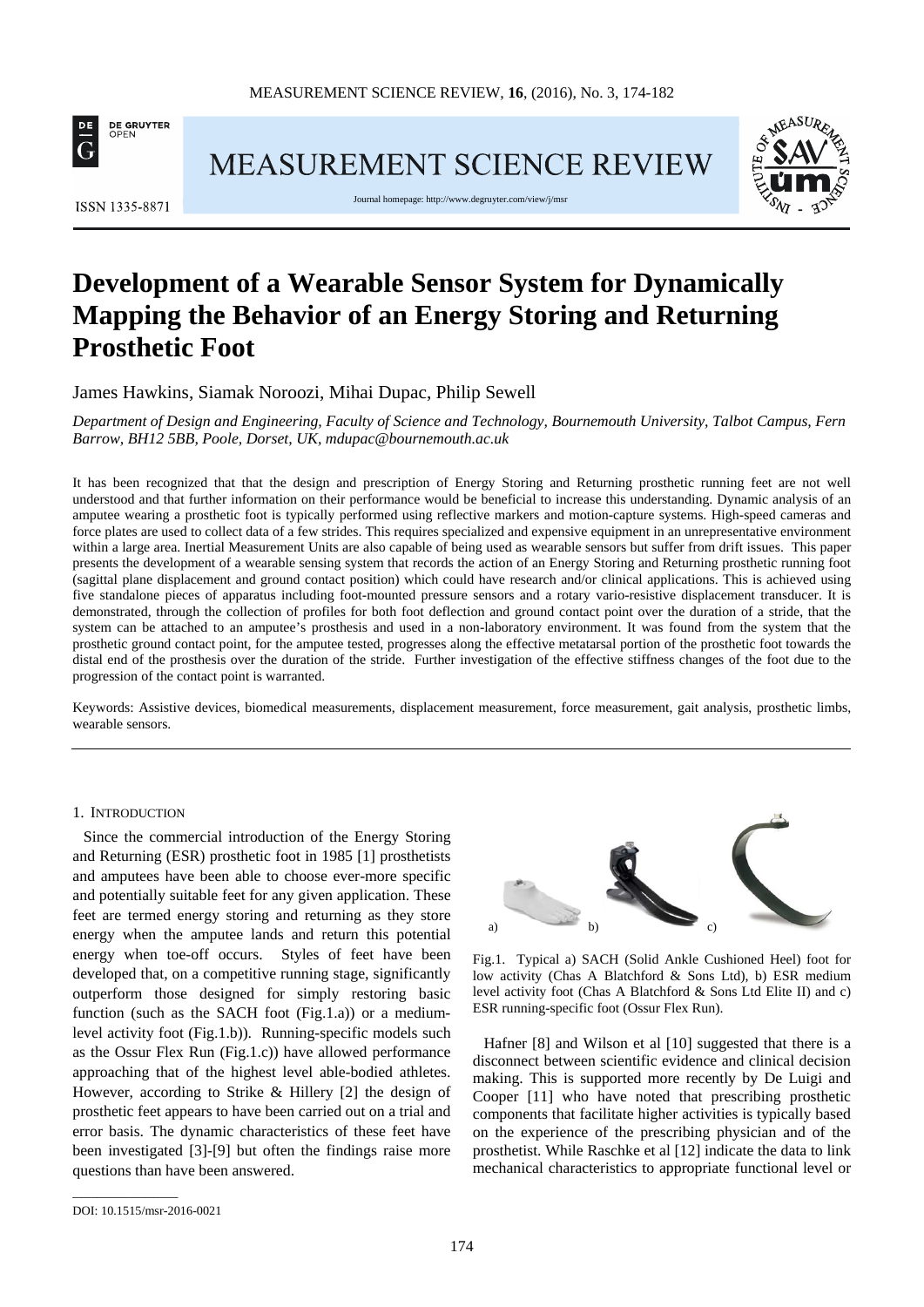to user preference is incomplete, presenting a hindrance to evidence-based practice in the field. Fundamentally the dynamic nature of prosthetic running feet is not fully understood.

Hafner et al [13] conclude their studies of the clinical prescription methods by suggesting that if further work were to be conducted, it should be carried out in 'real-world' environments including stairs, hills and uneven terrain to better serve the clinical prescription of prosthetic feet. Therefore, if progress is to be made in understanding the performance and prescription of running prosthetic devices, accurate data must be collected in vivo.

If a system were developed that could unobtrusively be worn by the amputee and were able to record the activity of the prosthetic foot; this would allow data acquisition during the regular daily regime of the individual meeting the recommendations for further work from other research studies.

Whilst there are examples of wearable sensors for gait analysis [14], [15], typically dynamic analysis of gait and deflection is performed using reflective markers and two- or three-dimensional motion capture systems with multiple high-speed cameras [2]-[4], [13], [16], [17]. This approach requires highly reflective markers to be attached to specific points of the individual under examination and their motion recorded using high-speed cameras under direct artificial light. The resulting video capture can then be analyzed using specific software packages to describe, calibrate and quantify the relative movement of the marked positions. Force plates can also be used to collect data of a small number of strides [3], [4], [18]-[20]. Such an approach requires highly specialized and expensive equipment in a controlled and unrepresentative environment, within a large area for the setup of the apparatus. It has been reported by Windolf et al. [21] that there is significant influence of the system environment (camera setup, calibration, marker size lens filter) on the performance of video-based motion capturing systems.

Inertial measurement units (IMUs), which measure force and angular rates using accelerometers and gyroscopes, have the potential to been used to capture human motion in natural environments. Cheng et al [22] states, IMUs could be used for human motion capture with great portability and flexibility. They would work almost everywhere, but are unable to maintain long-term accuracy because of sensor drifting and the interference from local magnetic fields. The issue of drift is also recognized by Rebula et al [23] who have reported on the variability of the measurement of foot placement with inertial sensors due to drift.

Therefore, a new form of sensor system is required to overcome the limitations of typical gait analysis systems.

The device should:

- measure and record the required variables (to be defined) without drift.

- be small and light enough to avoid influencing the running style of the amputee.

- be able to log data for the entire duration of exercise.

This paper reports on the research undertaken to develop a

sensor system to meet the above specified design criteria and makes recommendations for its future development. The system has been designed primarily as a research tool however it is speculated that such a system could be employed in a clinical environment to inform prescription of ESR feet.

## 2. MATERIAL AND METHODS

#### *A. What variables should be measured?*

Following a review of the literature regarding the dynamic function of prosthetic feet, a list of desired variables to be measured was compiled (Table 1.). Prosthetic ESR feet are generally regarded as functioning primarily in the sagittal plane (a longitudinal plane that divides the human body into right and left sections) meaning that the measurement of inplane bending is adequate for understanding their dynamics. If this primary mode of operation can be observed accurately then a number of factors can be recorded such as stride cadence, swing timing and rate of energy absorption/return.

One phenomenon that is mentioned in literature [24] but not explored is that of boundary conditions. If a single stride is examined, following foot strike, the tibia (in the case of an intact limb) progresses over the foot (tibial progression). This motion naturally transfers the weight of the runner from the extremity of the heel, forward to the toe, until the foot leaves the ground (toe-off). The same principle can be observed in an ESR running foot (for example with an Ossur Flex Foot). In this instance the lack of a heel means the initial ground contact point is on the anterior (front) portion of the foot.

As tibial progression occurs it can be observed that the ground contact point alters through to toe-off relative to the toe of the foot (Fig.2.a)). Given that the shank of the foot remains attached to the prosthetic socket at all times but the distal (ground) contact point changes, the spring rate of the foot (force and displacement relationship) must change as the length of the effective lever arm changes. The further rearwards (posterior) the contact point with the ground, the higher the spring rate must be (Fig.2.b)). Conversely the spring rate decreases as the ground contact point progresses forward onto the toe. The spring rate is a measure of the foot stiffness, the higher the spring rate the stiffer the foot.



Fig.2. a) Projected ground contact point progression throughout a single stride on an ESR running foot and b) reward ground contact position shift due to ESR foot deformation.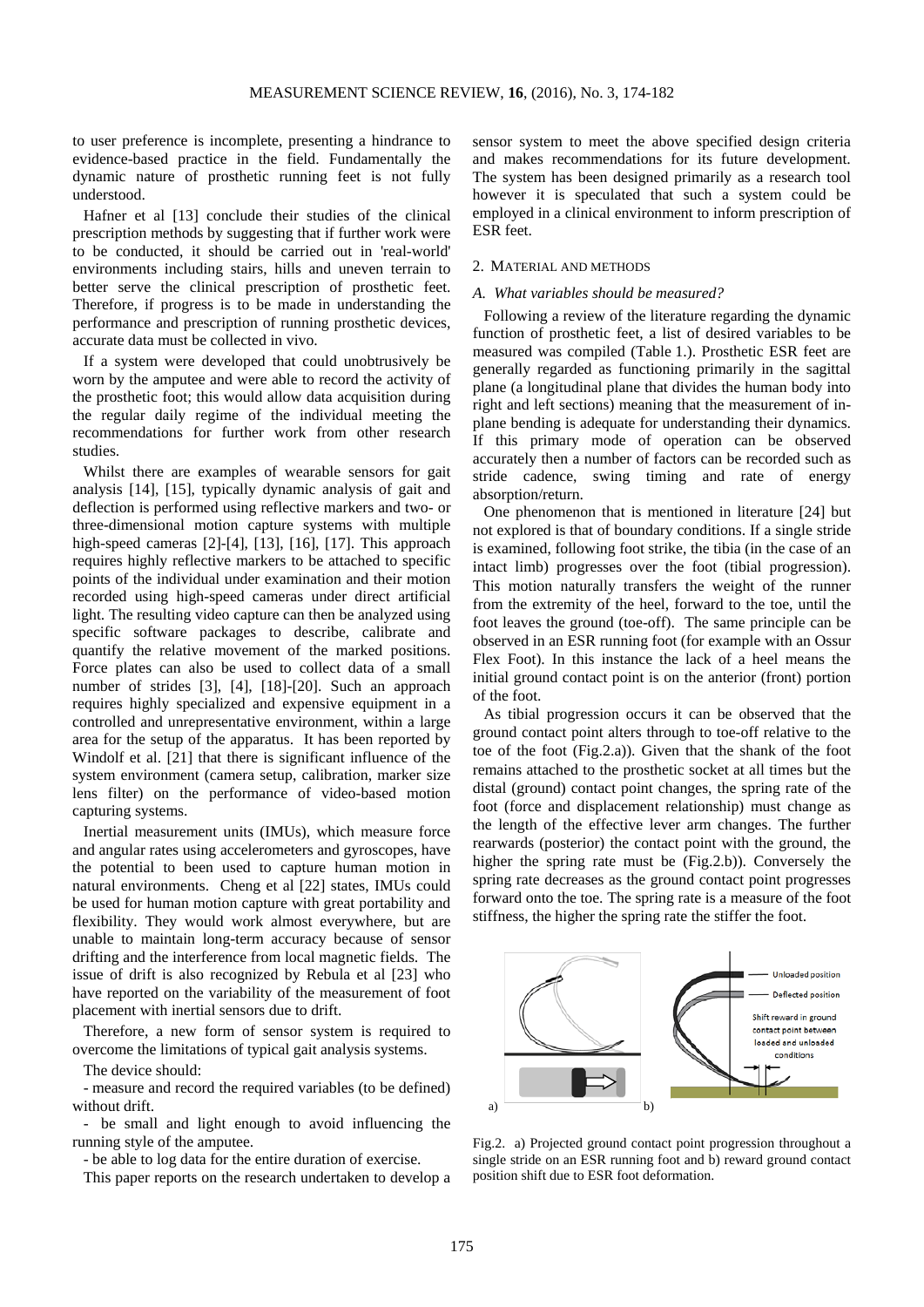This suggests that the spring rate of a foot is dependent on the running style of an individual. Even assuming straight level running, if the runner takes shorter strides or has a more digitgrade ('on the toes') characteristic set by the prosthetist, the ground contact will be different to that of a more relaxed user and thus a different spring rate variation across a stride will result. Contrasting styles are also evident if the same runner takes part in sprinting or jogging activities (Fig.3.). Thus the system was designed to also investigate ground contact position.



Fig.3. Different running styles will influence the attitude of the runner and hence the ground contact point of the prosthetic device, affecting the spring stiffness.

## *B. Apparatus*

Once a complete list of variables to be measured was compiled, a range of devices were selected to allow the respective data collection. A full list can be seen in Table 1. and details of each piece of equipment in Table 2. with a brief description of each following.

Table 1. Summary of variables to be measured and specific device proposed.

| Variable                  | Units            | <b>Measurement Device</b> |
|---------------------------|------------------|---------------------------|
| Stride cadence            | Hz.              | Displacement Sensor       |
| Ground contact time       | second           | Displacement Sensor       |
| Swing phase time          | seconds          | Displacement sensor       |
| Timing of maximum         | Seconds (after   | Displacement sensor       |
| displacement              | heelstrike)      |                           |
| Amplitude of maximum      | mm               | Displacement sensor       |
| displacement              |                  |                           |
| Rate of energy storage    | mm/s             | Displacement sensor       |
| Rate of energy return     | mm/s             | Displacement sensor       |
| Ground contact point      | mm (posterior    | Piezo-resistive           |
|                           | of toe face)     | pressure sensor array     |
| Tri-axial acceleration of | m/s <sup>2</sup> | Tri-axial                 |
| toe region                |                  | accelerometer             |

|                            | Table 2. Summary of equipment used, manufacturer |  |
|----------------------------|--------------------------------------------------|--|
| and details of the device. |                                                  |  |

| Description            | Manufacturer       | Details             |
|------------------------|--------------------|---------------------|
| 1. Displacement Sensor | Hartmann           | Hall-effect rotary  |
|                        | Automotive         | sensor              |
| 2. Ground-Force        | Tekscan, Inc.      | Piezo-resistive     |
| Sensors                |                    | sensor $(0-100$ lb) |
|                        |                    | (Flexiforce)        |
| 3. Resistive Force     | <b>Bournemouth</b> | 4 channel signal    |
| Signal Conditioner     | University         | conditioner/amplifi |
|                        |                    | $er (0-5 V output)$ |
| 4. Analogue            | MSR                | 4 channel 1 kHz 0-  |
| Datalogger/acceleromet | Electronics        | 5 V logger          |
| er                     | GmbH               |                     |
| 5. Battery Pack        | Unknown            | 3 x AA alkaline     |
|                        |                    | cells $(4.5 V)$     |

#### 1. Displacement sensor

As the primary mode of operation of an ESR prosthetic running foot is bending in the sagittal plane accurate logging of this mode is fundamental to understanding the dynamics of the system.



Fig.4. Prosthetic running foot with a) sagittal plane displacement instrumentation attached and b) Piezo-resistive sensor array on metatarsal region.

For this reason, an automotive suspension position sensor (height sensor) was utilized. This is a resistive hall-effect device with a rotary input that emits a variable voltage output depending on arm position and supply voltage. Originally the purpose of such a sensor is for detecting suspension displacement and quality of road surface for the control of variable damping on the suspension systems of luxury automobiles. It has a specified manufacturing tolerance (across devices) of 2 %, i.e., a position measuring range with an uncertainty of 2 %.

The displacement sensor was attached to the proximal end of the prosthetic foot via a fabricated aluminum bracket. The bracket was lightly clamped at the carbon fiber section of the foot leaving it adjustable, easily detachable and noninvasive; as such it can be moved from one prosthetic foot to another without compromising the feet. The standard link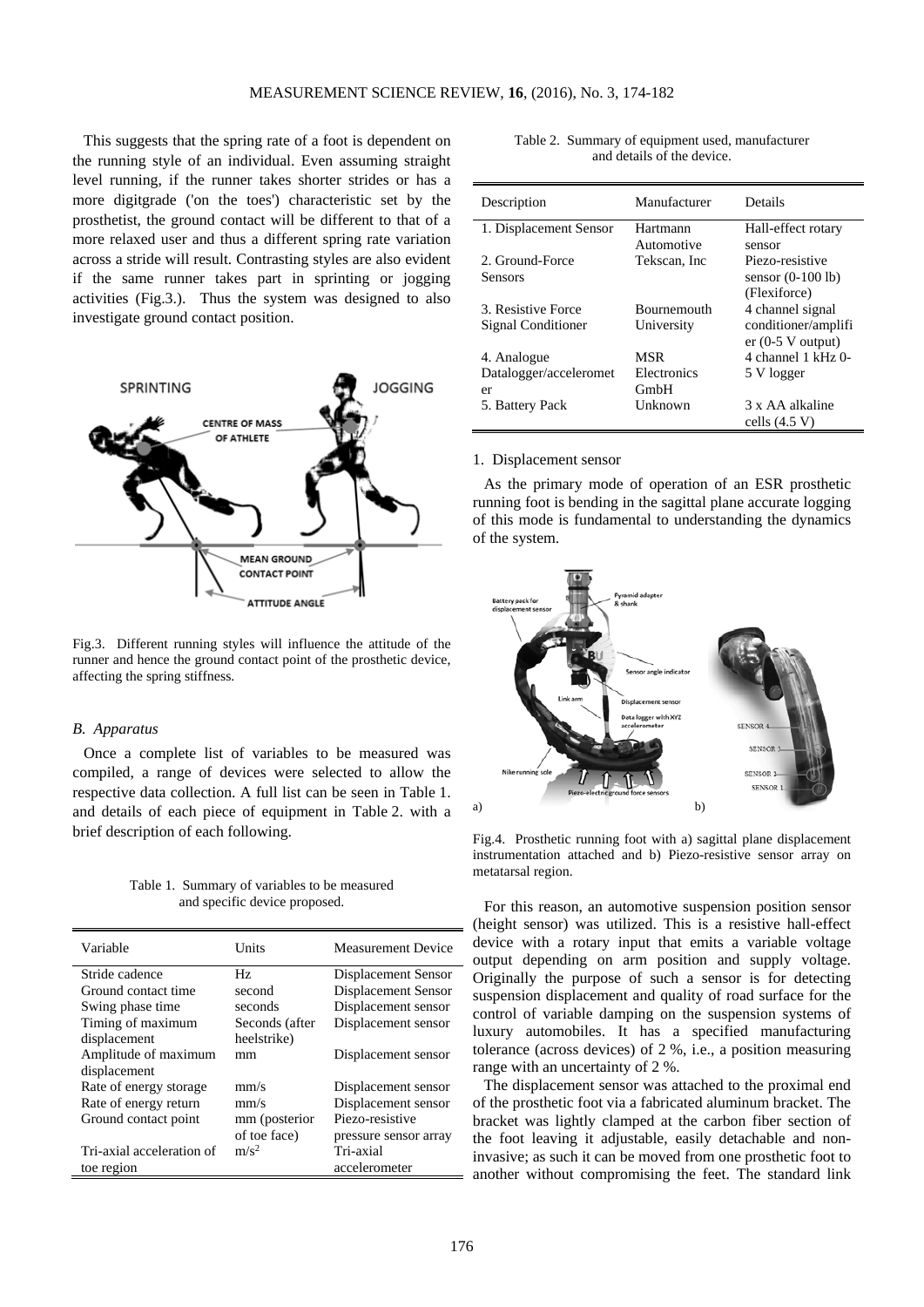arm of the sensor is specified for fitment to the original vehicle suspension system and as such was modified. It was lengthened in order to attach to the distal end of the prosthetic foot via an adjustable threaded turnbuckle-style system allowing accurate tuning of the length (and therefore electrical output reading from the sensor) for different prosthetic feet and set up conditions. As such the displacement sensor was able to measure any change in distance between the proximal and distal ends of the prosthetic device (and therefore a measure of strain energy). The setup of the displacement sensor can be seen in Fig.4.a.

#### 2. Ground force sensor

In order to build up a more accurate image of the dynamics of a prosthetic running device it was necessary to understand the ground contact point throughout a single stride. If the displacement of the foot is known, then the force going through the foot can be easily derived as long as it is known where that force is being applied (i.e. what the ground contact point is).

The sensors chosen for this task were piezo-resistive devices of a printed construction from Tekscan, Inc. These units are flexible and <0.2 mm thick and therefore can be inserted between the carbon fiber foot and the foam of the trainer sole used, thus protecting the sensors from direct contact with the ground. The sensing area is only 10 mm diameter and cannot differentiate between pressures applied at various points within this sensing area. Therefore a linear array of these sensors was used (four in total) along the metatarsal region (ball) of the prosthetic foot (Fig.4.b)) and their results interpolated. A variety of these sensors are available from the manufacturer. The exact variant chosen for this investigation were the 100lb (45.4 kg) 9" (228.6 mm) model.

## 3. Resistive force signal conditioner

This piece of apparatus was designed and built in-house for the specific application of converting the changing resistive function of the pressure sensors to an analogue voltage signal that could then be logged. The total size of this device was 140 mm x 80 mm x 30 mm, weighing approximately 220 grams and throughout the course of the investigation it was stored in the pocket of the participant.

## 4. Analogue data logger

In order to capture the data being generated by the respective sensing devices, a four channel analogue 0-5 V datalogger was used. The actual device chosen was a standalone 'MSR165' model from MSR Electronics GmbH (Modular Signal Recorders) of Switzerland. It is capable of logging 4 analogue channels simultaneously at a selected frequency up to 1024 Hz but is small and lightweight enough to be placed on the foot itself and not be noticed by the amputee  $(39 \text{ mm} \times 23 \text{ mm} \times 52 \text{ mm}, \, 686.7 \text{ m/s}^2)$ . The logger was configured to start and stop data acquisition with

the push of a button on the outer surface of the device. As an additional function the logger also contained a tri-axial accelerometer capable of recording  $+/-147.15 \text{ m/s}^2$  to an accuracy of  $+/-1.4715$  m/s<sup>2</sup> at a frequency of 1600 Hz. The logger contains its own battery and can log for many hours at maximum frequency without running out of capacity. Once the data acquisition is complete the logger can be attached to a PC via USB interface and data viewed in .csv format.

## 5. Battery pack

The data logger required an analogue input of 0-5 V for each of the four channels. As the Displacement Sensor was not internally powered, an additional battery pack was required. A common 3-cell AA alkaline battery case was chosen to provide an output voltage of up to 4.5 V from the displacement sensor (subject to input arm angle). To ensure repeatability the state of charge of this pack was checked at the start of each test by measuring the output voltage.

#### *C. Equipment setup*

The equipment was set up in a manner that could easily be repeated should further testing be required. A foot with all of the instrumentation attached can be seen in Fig.4. A running sole was attached to the foot over the ground pressure sensors. The sole provides stability and traction for the amputee during running. The total mass of the sensor system attached to the foot was found to be 148 grams. It must be noted that the foot used in this series of measurements had been set up by a qualified and recognized prosthetist specifically for the amputee volunteer and the adapter between the foot and shank adapter was not modified. All of the equipment was able to be fitted in a non-invasive manner so as not to affect or significantly influence the use of the foot.

## 1. Displacement sensor

The setup started with the proximal end of the foot (the portion that attaches to the shank adapter) being aligned parallel to the ground surface. The displacement sensor was then arranged such that the pivot of the rotary arm was directly below the centerline of the shank adapter. Once this was performed, the link arm (one end of which attaches to the distal end of the rotary arm) was attached with an adhesive pad to the toe portion of the foot such that it bridged the space between the toe and the displacement sensor. This link arm featured a turnbuckle-style thumbscrew allowing the length to be tuned for different foot geometries. The screw could therefore be used to align the radial arm of the displacement sensor with 0° on the angle indicator (an integral part of the displacement sensor bracket) and the output of the displacement sensor checked with a volt meter to confirm the sensor was at the extreme end of its range. The logger could then be wired to allow data acquisition from the displacement sensor.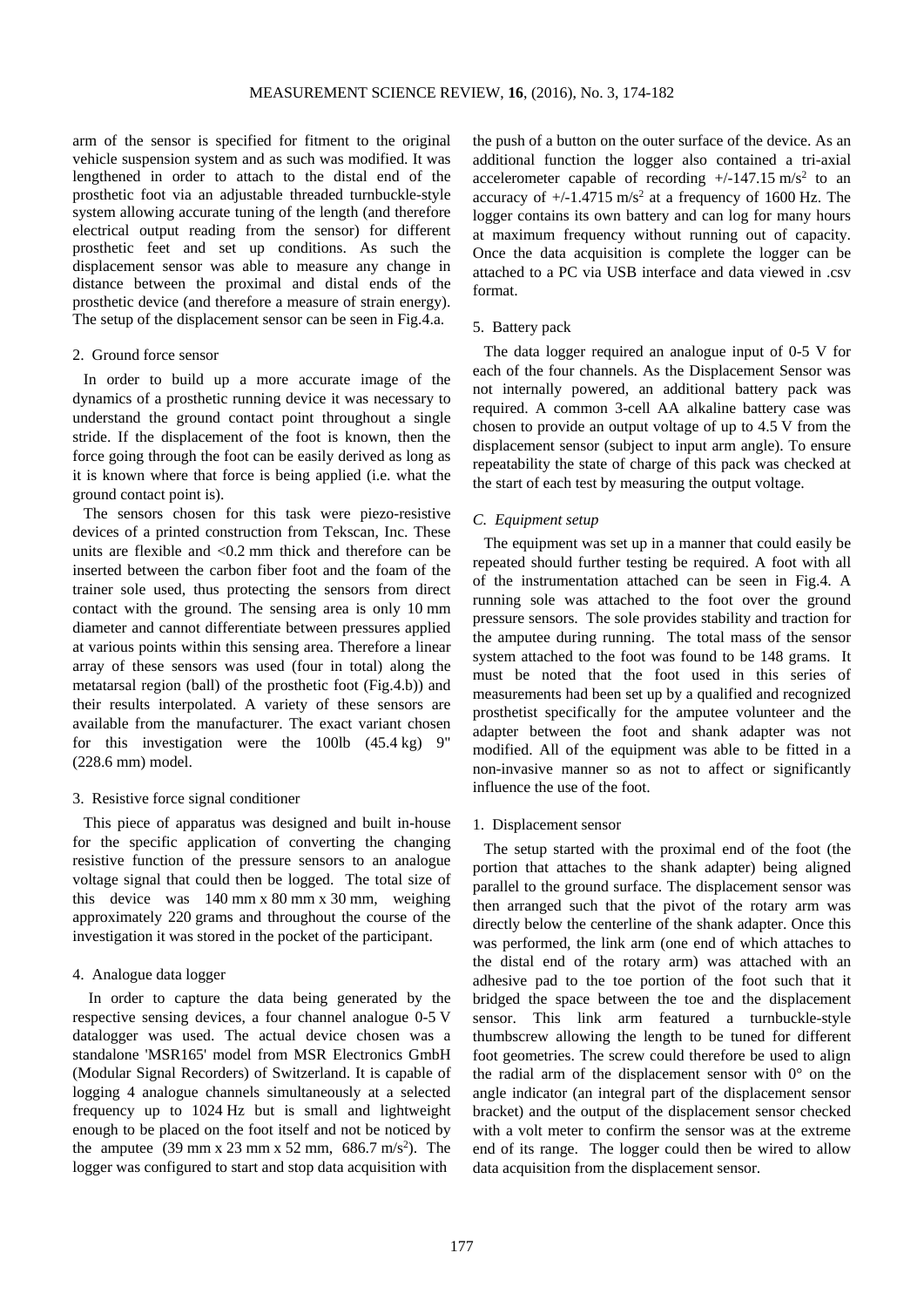## 2. Ground pressure sensors

Due to their fragile nature and to make their transference from one foot to another practical, the sensors were mounted on a sheet of acetate using tape to secure. They were positioned into a near-linear array with equal spacing along what was anticipated to be the dynamic contact patch of the foot with the ground during running. The front edge of this acetate sheet could then be aligned with the distal edge of the toe region of the foot for repeatability (Fig.4.b)).

Once the ground force sensors were attached to the base of the prosthetic foot they could be wired to the signal conditioner and in turn to the data logger. As such, the system could record the output of all four sensors simultaneously at a frequency of up to 1024 Hz.

It is not the intention that the sensors would provide a value of ground pressure; rather a value of contact distance from the distal end of the prosthetic device. This information was then used to illustrate the change in effective spring stiffness of the device through the course of a single stride.

#### *D. Sensor system testing*

#### 1. Displacement transducer calibration:

To ascertain displacement (in mm) from the logged voltage, the system needed to be calibrated. This calibration was conducted using an Instron 2280 dynamic hydraulic test machine (Instron Inc.) with a 5 kN load cell fitted and a fabricated jig to mount the entire prosthetic device. The fixture was designed such that the foot was subjected to purely compressive loads, with each end clamped but possessing a single rotational degree of freedom in the sagittal plane (provided by two pairs of machined fulcrums). This meant that the proximal and distal ends of the foot had the flexibility to allow the foot to deflect naturally and not fight against the fixture as the load increased. This is demonstrated in Fig.5., shown with the instrumentation removed.



Fig.5. Representation of prosthetic foot displacement during calibration (instrumentation removed for clarity).

This approach was adopted to ensure that any load readings taken were purely as a result of the spring characteristics of the foot and not a build-up of friction somewhere in the mounting hardware.

The foot was subjected to a slow (0.2 Hz) displacement through the working amplitude of the prosthetic device (72 mm) using a triangular wave. Load and displacement data from the linear transducer of the machine was captured using the Instron DAX software at a sample rate of 100 Hz, whilst simultaneously voltage data from the rotary transducer due to its displacement was recorded using the foot-mounted instrumentation and MSR logger at a sample rate of 128 Hz. The displacement data from the machine was collated with the voltage output from the rotary transducer against time for a series of three deflection cycles  $(SD =$ 0.004 V and 0.08 mm). This was then averaged into a single deflection of the foot through the stroke of 72 mm. The calibration curve for the rotary displacement transducer was plotted as voltage output against linear deflection in mm (Fig.6.).



Fig.6. a) Typical calibration curve for rotary transducer (dashed line), and b) trend line (continuous line)  $[SD = 0.004 V]$  and 0.08 mm].

## 2. System testing:

The system was tested with a long-term and regular user of an ESR prosthetic foot who did not suffer from extreme or influential pathologies such as restricted movement or chronic pain that might adversely affect running style or repeatability. The participant was a 32-year-old male leftside unilateral trans-tibial amputee who had been using a prosthesis for over ten years following a trauma. The participant had been the user of a category 6Hi Ossur Flex Run for leisure and fitness every day, had retained full joint articulation and suffered from no long-term pain or discomfort. They had a mass of 83 kg and as such used the correct stiffness category of foot according to the manufacturer's literature [25]. The selection of the participant and testing was conducted following Bournemouth University ethical approval (Reference ID: 4731).

The ESR foot used for the testing was a replica (identical model and stiffness category) of the foot already used by the amputee. Therefore he was familiar with the device and his running on the foot was comfortable. In order to ensure parity between the new model as tested and the aged historic foot as used by the runner, a static deflection test was conducted with both feet prior to the test taking place. The methodology mirrored that of the displacement transducer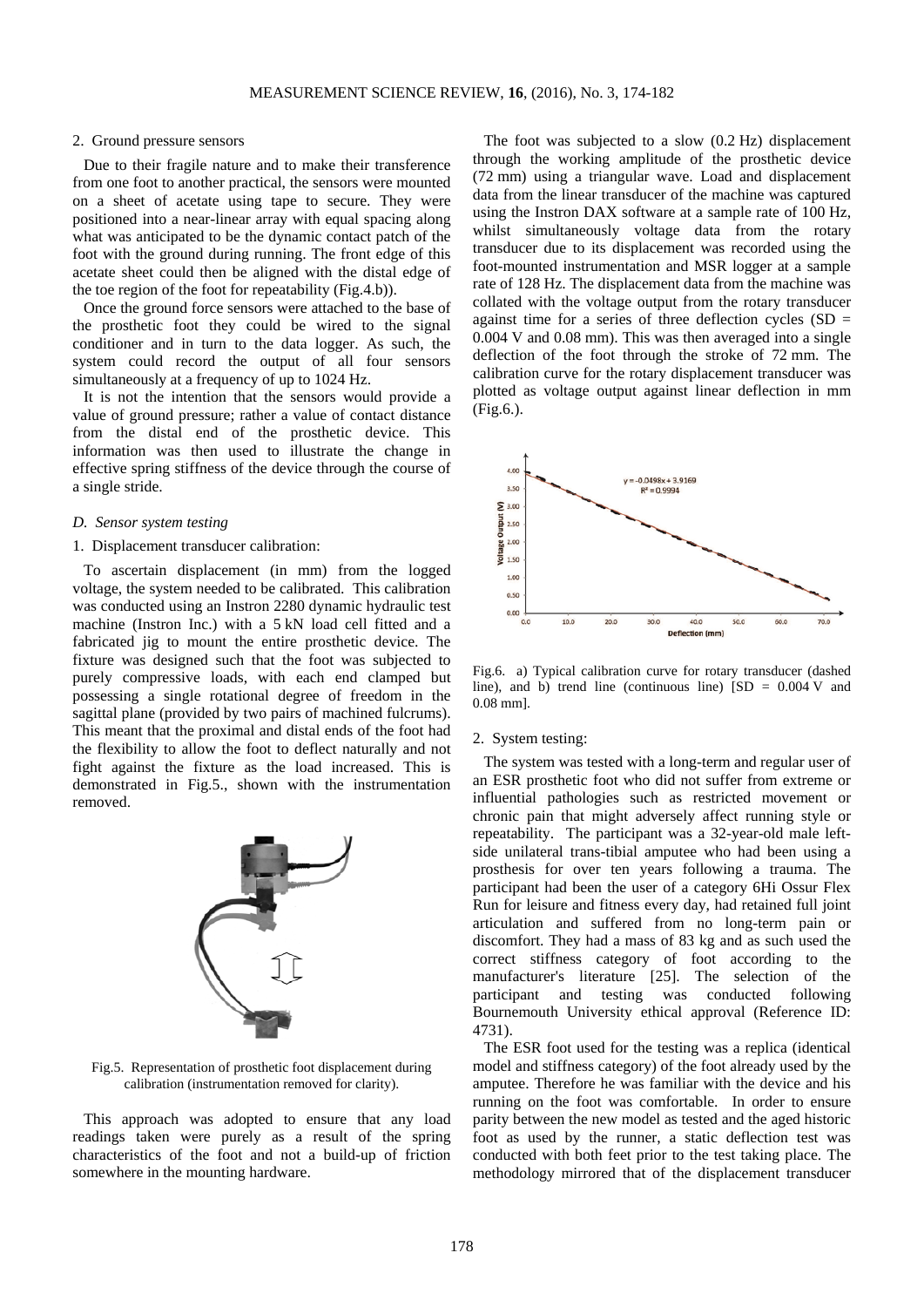calibration testing (Section D1). The two feet were shown to have a static spring rate of within 1 % of each other.

Despite the near-identical nature of the substituted foot, the amputee was allowed 30 minutes to warm up with the foot in the test environment (a 25 meter sports hall with wooden floor) to ensure the additional mass of the instrumentation (148 grams) would not cause any notable issues. The testing routine consisted of the sustained running of ten lengths of the hall (250 m with nine turns) with the entire sequence logged at a frequency of 128 Hz. The participant was allowed to choose his own pace and cadence with which he felt most comfortable and familiar. Both sagittal plane displacement and ground contact force were collected during the testing.

## 3. RESULTS

#### *A. Sagittal plane deflection*

The acceleration, deceleration and turning portions of the data acquired were not considered in the analysis. A threestep portion at the center of each run was isolated and the mean values calculated resulting in data for three averaged strides  $(SD = 0.021 \text{ V})$ . This data is shown in Fig.7., displayed as the output voltage from the deflection sensor versus a time trace in minutes: seconds. This value of foot deflection was not calibrated into millimeters because doing so would falsely simplify the action of the foot. The value of deflection as a function of voltage reflects the position of the lever arm of the deflection transducer and as such a trend of foot deflection as measured at the point where the link arm meets the foot keel. However, the keel deflection at any other point is different to this attachment point; the value of foot deflection as a function of millimeters depends on what point along the keel is being tested. Retaining the deflection as a function of voltage at this stage avoids misinterpretation of the results.



Fig.7. Trace showing the deflection characteristics of the foot tested (averaged raw data from rotary transducer with output in volts.  $SD = 0.021$  V).

Clearly visible is the timing sequence of the runner with well-defined stance and swing phases as well as the rate of deflection and energy return. The stance phase (occurring from heel strike to toe-off) occurs over a period of 242 ms with the swing phase lasting 486 ms until heel strike for the next stride takes place. Worthy of note is the clear demonstration of the natural harmonic frequency of the unloaded foot when toe-off occurs. The trace can be seen to resonate, diminishing with the natural damping of the device (provided by losses in the system such as air resistance and friction within the foot keel).

## *B. Ground contact point progression*

The data was once again averaged across all of the ten runs of the hall (ignoring the acceleration, deceleration and turning portions) resulting in a single, typical, ground contact profile. Traces for each of the ground contact sensors can be seen in Fig.8. The standard deviation of peak voltage readings for the 10 runs were calculated (SD Sensor  $1 = 0.070$  V, SD Sensor  $2 = 0.056$  V, SD Sensor  $3 = 0.056$ 0.302 V, SD Sensor  $4 = 0.021$  V). In order to put the data into context, the displacement data from a similarly typical stride is overlaid to help visualize the heel strike and toe-off phases. At the time of peak pressure for each sensor, the effective ground contact point must be at this same location. Therefore, if the timing of the peak pressure for each sensor is recorded this can be plotted against its location (relative to the distal edge of the foot) to provide the trend of ground contact progression.



Fig.8. Force sensor outputs for a single stride with foot displacement overlaid.

It is clear from this plot (and for this particular stride with this specific foot) that only three of the sensors were useful (sensor 4 appears to represent only a baseline of contact). This is the posterior-most sensor and suggests that it is inheriting an input from the shoe sole attached to the foot but does not come into contact with the ground at any time. However, the remaining sensors show a clear progression of the peak pressure with distinct and ordered outputs. Sensor 1 also suggests an error as it has a baseline output even through the swing phase of the stride. This was investigated and is a result of its position on the toe. At this location, the profile of the foot forces the trainer sole into a curve which inherently exerts a force onto that position where the sensor is attached. Following testing the sole was removed and the sensor output naturally returned to zero. This experience identifies that careful consideration of the positioning of the sensors would be required for future experimental testing with the system.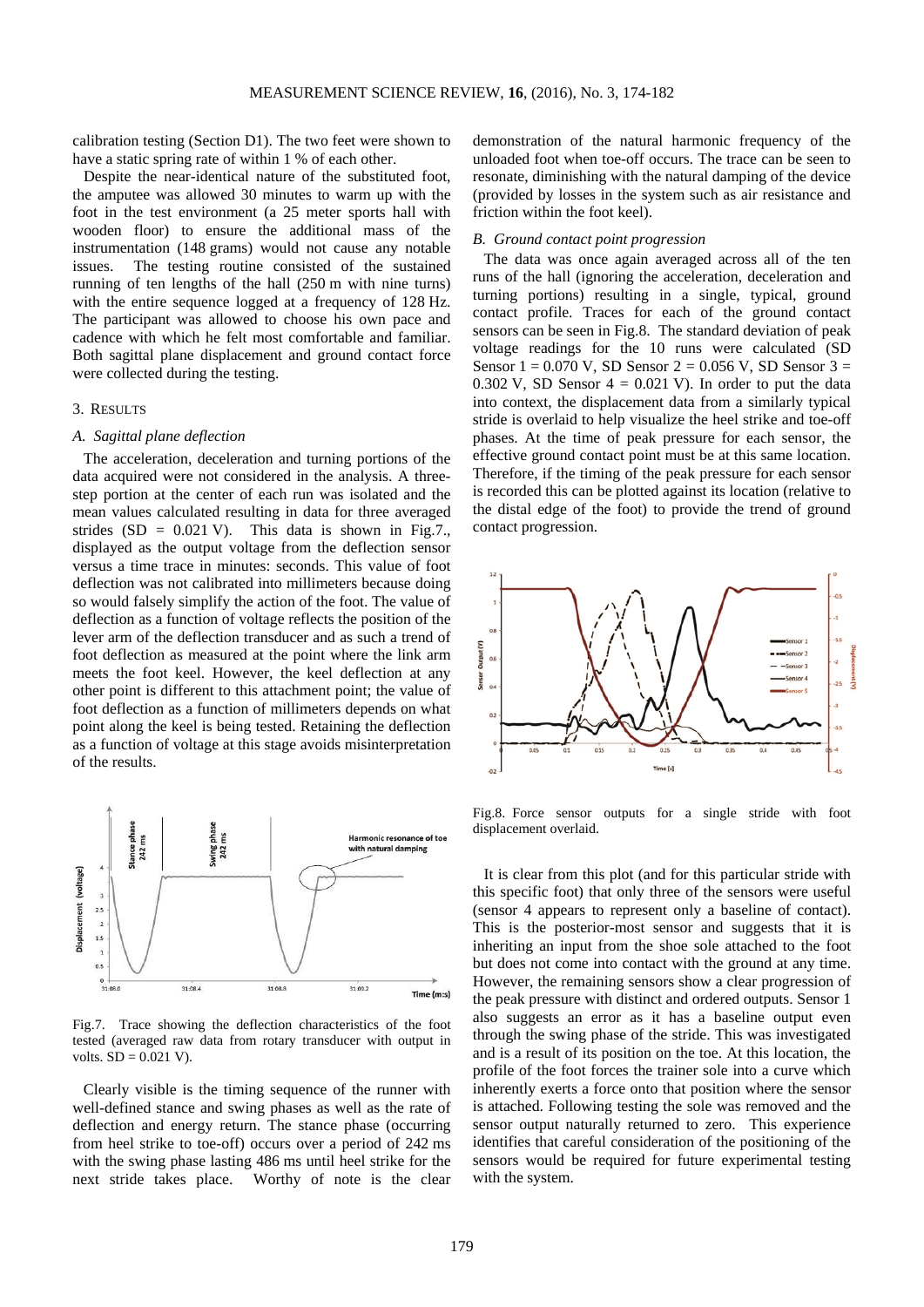

Fig.9. a) Curve demonstrating the shift in ground contact position relative to the distal end of the foot (toe region) (dashed line) , b) trend line (continuous line).

From Fig.8. it is clear that the foot first contacts the ground in a position between sensors 3 and 4 (between 110 and 130 mm from the distal end of the foot) and toe-off occurs at a point forward of sensor 1 (within the end 20 mm of the distal end of the foot). Extrapolating the timing of the peak forces at the various positions it was possible to begin to build up a complete picture of the ground contact point progression and the extreme points could be found by continuing the trend line at either end (Fig.9.). It is clear that the contact point for this amputee and foot combination produced a non-linear profile. Further research is warranted to investigate the effect of ground contact progression on foot performance.

To visualize the contact progression, a high-speed video was captured of the stance phase of a single stride from heel strike to toe-off (Fig.10.). The images show the foot first contacting the ground in the region between sensors 3 and 4 (as expected) and toe-off occurs at the distal end of the foot, forward of sensor 1.



Fig.10. Still frames extracted from high-speed video (240fps) taken of a single stance phase during data acquisition showing a) heel strike and b) toe-off.

#### 4. DISCUSSION

This investigation demonstrated profiles for both foot deflection and ground contact point over the duration of the stride. For the amputee on test with the specific foot used (an Ossur Flex Run Cat6.Hi) the foot response time (ground contact time) was 242 ms with a symmetrical deflection profile. Mid-stance (maximum deflection) was achieved at 141 ms. The ground contact point can be seen to progress non-linearly along the effective metatarsal portion of the prosthetic foot towards the distal end. It should be noted that this method was not designed to capture the ground reaction force but instead provide a trend of how the contact point moves. Indeed, a more accurate picture would be difficult to achieve with this method given that the foam running sole that was attached the foot offered a significant degree of load spreading onto the carbon section. For further testing, depending on the geometry of the specific foot being tested and the nature of the runner it is conceivable that these piezo-resistive sensors could be located in alternative positions along the path of ground contact in order to provide more data points against which to plot. Further work is also needed to determine whether the sensors would stand up to repeated use without the sole being attached to the foot to negate its effects on the results obtained. If accurate ground reaction force were required, calibration of the sensors would need to be carried out. This could be achieved using the Instron 2280 dynamic hydraulic test machine and a sliding plane (with adjustable height) for example.

The instrumentation that was installed on the foot as it exists in Fig.4. allowed all of the desired variables to be recorded whilst also allowing the amputee athlete as much flexibility as they would ordinarily have had. Grabowski et al [26] notes that Some Paralympic sprinters regularly add 100-300 grams over the forefoot region of their foot during competition because they feel it helps them achieve a more symmetrical gait. However, the participant was unable to notice the change in mass (additional 148 grams) in this study. Future study of the effect off adding mass to the foot is warranted.

This system allows the freedom to collect data outside of a gait laboratory that previously was not possible. Additionally, because of the high capacity memory of the MSR datalogger, many hours of data acquisition are achievable. Although a sample rate of 128 Hz was chosen for all the investigations conducted on this occasion, the logger also retains the potential of increasing this to over 1 kHz should any additional resolution be required. Furthermore, the accuracy of such a system is easily defined and repeatable due to the mechanical nature of the components involved. There is no concern of reflective markers shifting, as with traditional gait analysis, and an almost indefinite number of consecutive steps can potentially be recorded over a multitude of surfaces and gradients.

The apparatus developed in this study was able to repeatedly map the deflection of the prosthetic foot on test, but was not without its drawbacks.

- The non-permanent connection method of the mechanism to the foot can be unreliable and the logger is somewhat vulnerable in its current location on the toe.

- Set up of the apparatus can be a time consuming and delicate process. Specifically, the tuning of the displacement sensor (ensuring the output is at zero by adjusting the length of the link arm) and requires a volt-meter.

Future work would involve increasing the number of pressure sensors to allow a more accurate representation of the ground contact progression. Now that a picture of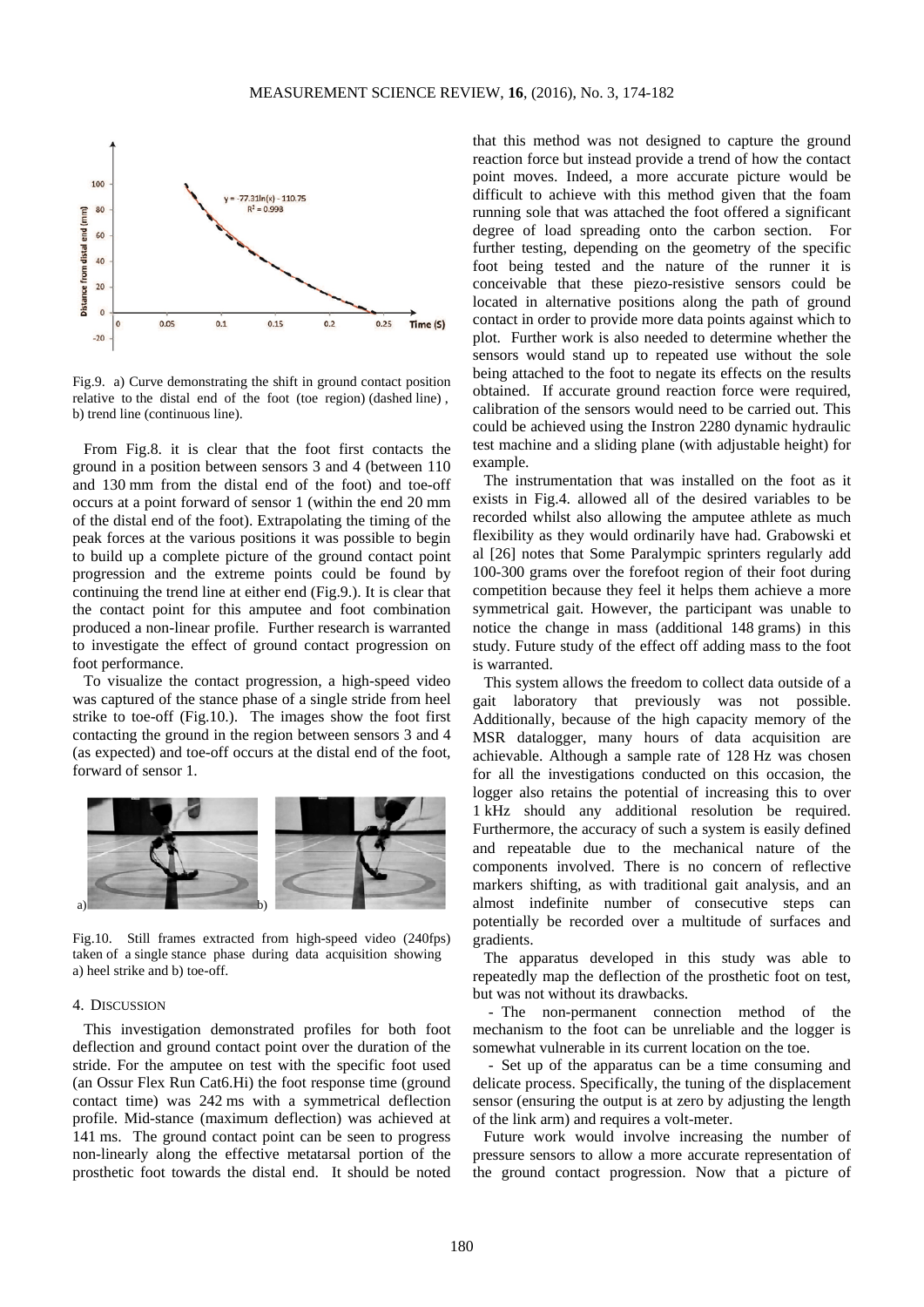ground contact progression has been developed, the next logical exercise is to understand how the static spring rate of the foot being tested varies at different effective contact points. The fixture used during the calibration phase of this investigation could be positioned at various locations along the metatarsal region of the foot to mimic the different contact points. Therefore the varying spring rate of the foot as a runner's stance phase of each stride progresses could be ascertained.

There are also many ways to conceivably develop such a sensing system to enhance functionality. If the ground force sensors were arranged laterally across the foot instead of in a linear array, for instance, this would inform the researcher and/or prosthetist of the load distribution across the foot. This could potentially enhance the initial setup of prosthetic devices and potentially enhance comfort and/or performance. The system could also be developed to display live properties of the foot, data from the previous stride and wireless transfer to a laptop or tablet device, rather than having to manually download data with a cable at each juncture. Such an approach has been adopted previously in studies with great success [15], [26].

The merits of developing a wearable sensor for recording the dynamic characteristics of a foot are undeniable and many. But it is important to appreciate that it is not just the characteristics of the foot that are being recorded with such a setup; moreover, the characteristics of the entire system including the prosthetic device and the amputee. No doubt the results of any investigation would be different if the runner were to choose to take longer or shorter strides, or change his or her running style. Equally the data gathered from the system would be different depending on what ground is being run over. The amputee might choose to run through the forest, along the beach, up steps or along a smooth flat running track. It is here that the real value of such a system lies. Understanding can be built up around real every day running activities, not just limited to a sterile laboratory environment.

#### 5. CONCLUSION

The objective of this research was to develop a proof of concept for a wearable sensor system that is capable of measuring and recording a number of key variables for dynamically mapping the behavior of an ESR prosthetic foot. It was demonstrated that the developed system could collect both foot deflection and ground contact point data while an amputee was running over an extended period of time unrestricted. The system was shown to have a high level of repeatability and was light enough for the amputee not to be noticeably influenced by it while running.

Future work will focus on ensuring the system is robust enough for repeated use and fully validating the system to ensure it does not influence the running style of the amputee. The initial results obtained have highlighted that the effect on the performance of the foot due to the change in ground contact point through the duration of a stride should be further investigated.

## ACKNOWLEDGMENT

The authors would like to acknowledge Dr. Jan Walter Schroeder for the design of the electronic circuit used in the resistive force signal conditioner.

#### **REFERENCES**

- [1] Michael, J. (1987). Energy storing feet: A clinical comparison. *Clinical Prosthetics and Orthotics*, 11 (3), 154-168.
- [2] Strike, S., Hillery, M. (2000). The design and testing of a composite lower limb prosthesis. *Journal of Engineering in Medicine*, 214 (6), 603-614.
- [3] Lehmann, J., Price, R., Boswell-Bessette, S., Dralle, A., Questad, K. (1993). Comprehensive analysis of dynamic elastic response feet: Seattle Ankle/Lite Foot versus SACH foot. *Archives of Physical Medicine and Rehabilitation*, 74, 853-861.
- [4] Lehmann, J., Price, R., Boswell-Bessette, S., Dralle, A., Questad, K., deLateur, B. (1993). Comprehensive analysis of energy storing prosthetic feet: Flex foot and Seattle foot versus standard SACH foot. *Archives of Physical Medicine and Rehabilitation*, 74, 1225- 1231.
- [5] Noroozi, S., Sewell, P., Rahman, A.G.A., Vinney, J., Zhi Chao, O., Dyer, B. (2013). Modal analysis of composite prosthetic energy-storing-and-returning feet: An initial investigation. *Proceedings of the Institution of Mechanical Engineers, Part P: Journal of Sports Engineering and Technology*, 227 (1), 39-48.
- [6] Noroozi, S., Sewell, P., Rahman, A.G.A., Vinney, J., Zhi Chao, O., Dyer, B. (2013). Performance enhancement of bi-lateral lower-limb amputees in the latter phases of running events: An initial investigation. *Proceedings of the Institution of Mechanical Engineers, Part P: Journal of Sports Engineering and Technology*, 227 (2), 105-115.
- [7] Vinney, J., Noroozi, S., Rahman, A.G.A., Sewell, P., Zhi Chao, O., Keen Kuan, K., Dupac, M. (2012). Analysis of composite prosthetic energy-storing-andreturning (ESR) feet: A comparison between FEA and the experimental analysis. *International Journal of COMADEM*, 15 (3), 19-28.
- [8] Hafner, B. (2005). Clinical prescription and use of prosthetic foot and ankle mechanisms: A review of the literature. *Journal of Prosthetics and Orthotics*, 17 (4S), 5-11.
- [9] Buckley, J. (2000). Biomechanical adaptations of transtibial amputee sprinting in athletes using dedicated prostheses. *Clinical Biomechanics*, 15 (5), 352-358.
- [10] Wilson, J.R., Asfour, S., Abdelrahman, K.Z., Gailey, R. (2009). A new methodology to measure the running biomechanics of amputees. *Prosthetics and Orthotics International*, 33 (3), 218-229.
- [11] De Luigi, A., Cooper, R. (2014) Adaptive sports technology and biomechanics: Prosthetics. *PM&R : The Journal of Injury, Function and Rehabilitation*, 6 (8), S40-S57.